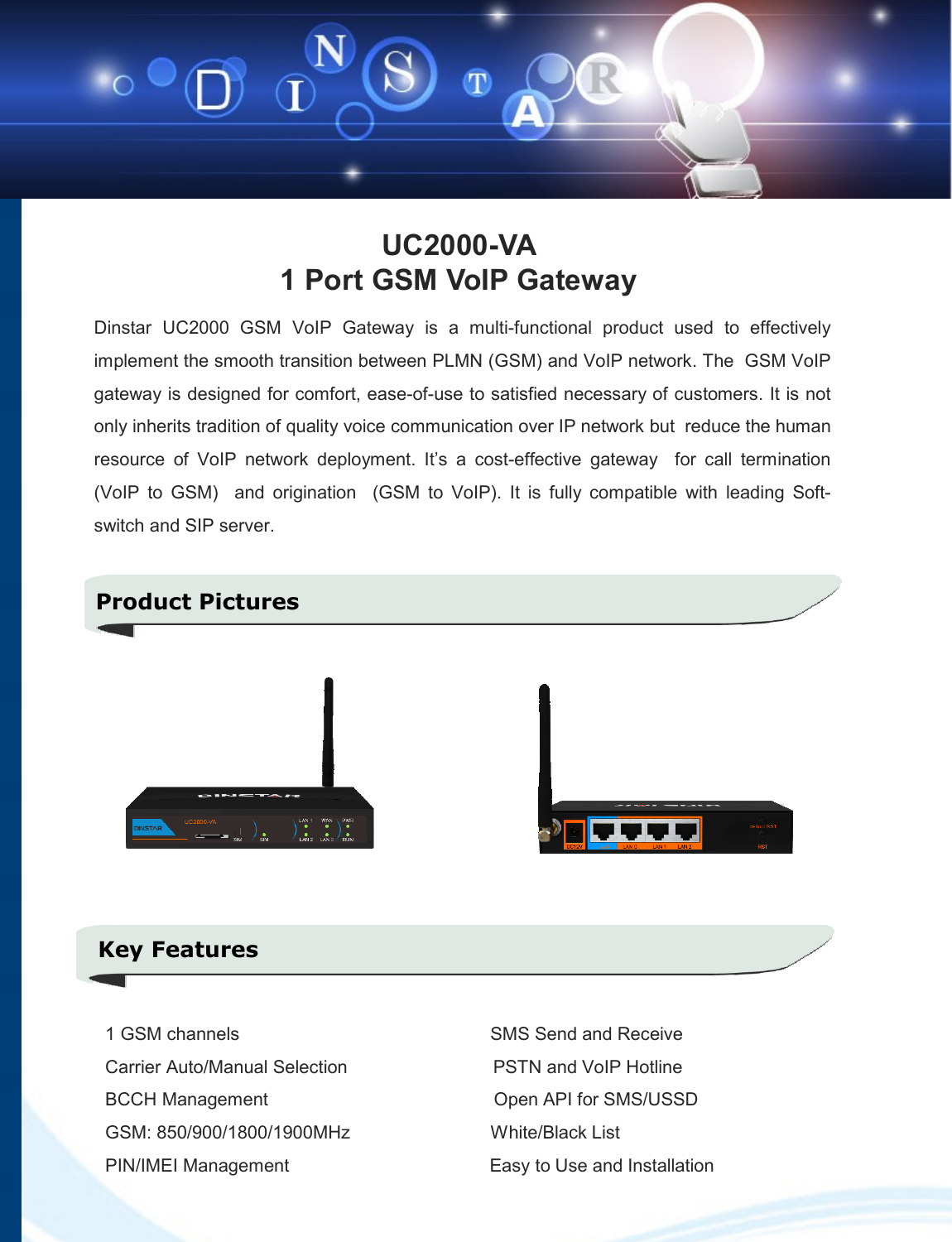## **DINSTAR**

# **Honesty Concentration**

## **Voice Processing**

- Protocol: SIP v2.0, RFC3261
- Codecs:G.711A/U law, G.723.1, G.729A/B
- Silence Suppression
- Comfort Noise Generator(CNG)
- Voice Activity Detection(VAD)
- Echo Cancellation: G.168 with up to 128ms
- Dynamic Jitter Buffer
- DTMF: RFC2833, SIP Info
- Call Progress Tone Generation
- Programmable Gain Control
- NAT Traversal: STUN, Static/ Dynamic NAT

## **Mobile**

- SIM Slot: 1
- SIM Interface: 1.8v, 3.0v SIM Interface
- Frequency Range:
- GSM 850/900/1800/1900MHz
- SMS/SMSC/USSD
- HTTP API for SMS
- Call Duration Limitation
- Polarity Reversal
- PIN Modify
- Carrier Auto/Manual Selection
- CID/CLIR
- BCCH
- Balance Alarm

### **Software Features**

- Calling Type: Mobile to VoIP, VoIP to Mobile
- SIP Trunk and Trunk Group
- Up to 32 Caller/Called Number
- Manipulation Rules
- SIP Codes Mapping
- White/Black List
- Call Waiting
- Callback
- PSTN Hotline
- VoIP Hotline
- Password authentication for incoming and outgoing calls
- Auto provisioning
- Abnormal Call Monitor
- Call Minutes Limitation